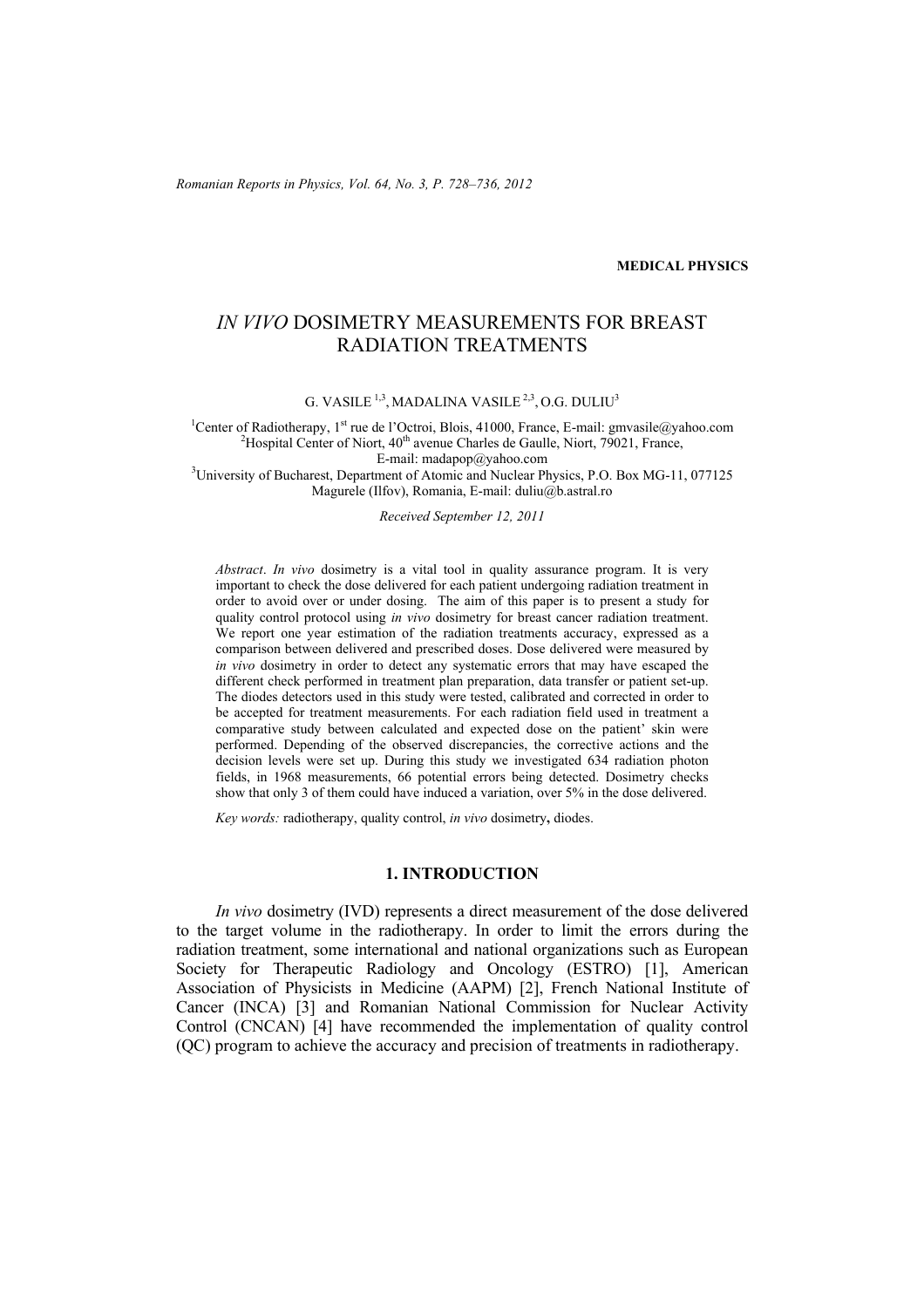In Romania, the CNCAN recommended since 2004 to verify the radiotherapy treatment delivered using *in vivo* dosimetry, but this technique is not actually used in routine. In France, INCA imposed the implementation of IVD for all measurable beams in the all radiotherapy centers.

The aim of this study was to present a QC program using IVD for breast cancer treatment radiation. The study investigates the accuracy of treatments delivered for 160 breast cancer patients (634 radiation photon fields) treated in the Radiotherapy and Oncology Center, Blois, France, in the period of one year (2010), based on our the previous experience gained in the case of prostate permanent <sup>192</sup>Ir implants [5]. Accordingly, the first step of this study was devoted to calibrate the diode's answers [6, 7] while in the second step have investigated any systematic errors in the dose delivery of breast cancer treatments [8–12].

The errors made during the treatment steps can be detected using measurements of entrance dose and compared with the expected one. Therefore, different action levels were defined in this study with action taken to correct the detected errors, by taking into account that the maximal error level was set-up at 5%.

### **2. MATERIALS AND METHODS**

#### 2.1. PHOTON SOURCE AND DETECTORS

All measurements were performed in photon radiation beams generated by Siemens Primus accelerator. *In vivo* detectors used in this study were P10 and P30 hemispherical Apollo diodes with integrated build-up cup (thickness 10 mm and 30 mm respectively) adequate for photon beams energy (6 and 25 MV). Detectors were connected to the Apollo 5 electrometer with resolution of 1 cGy. Diodes calibrations were performed using a slab phantom and the PTW dosimetry system (Unidos E electrometer, Farmer chamber and water phantom).

### 2.2. DETECTOR CALIBRATION

A large number of stability and linearity tests (about 200) were performed in order to accept the diodes in the clinical filed. Consequently, the stability of response, dose linearity as well as calibration factors were weekly checked as part of quality control process. Moreover, to avoid any influence of dose accumulation in diode response, factor calibration was adjusted weekly.

Finally, the calibration was performed for each diode against the ionization chamber. For this purpose, each diode has been placed on the central axis of the beam on the surface of 30 cm thick slab phantom. For a field size (FS) of 10 cm  $\times$  10 cm defined at the isocenter, the ionization chamber was positioned at a 100 cm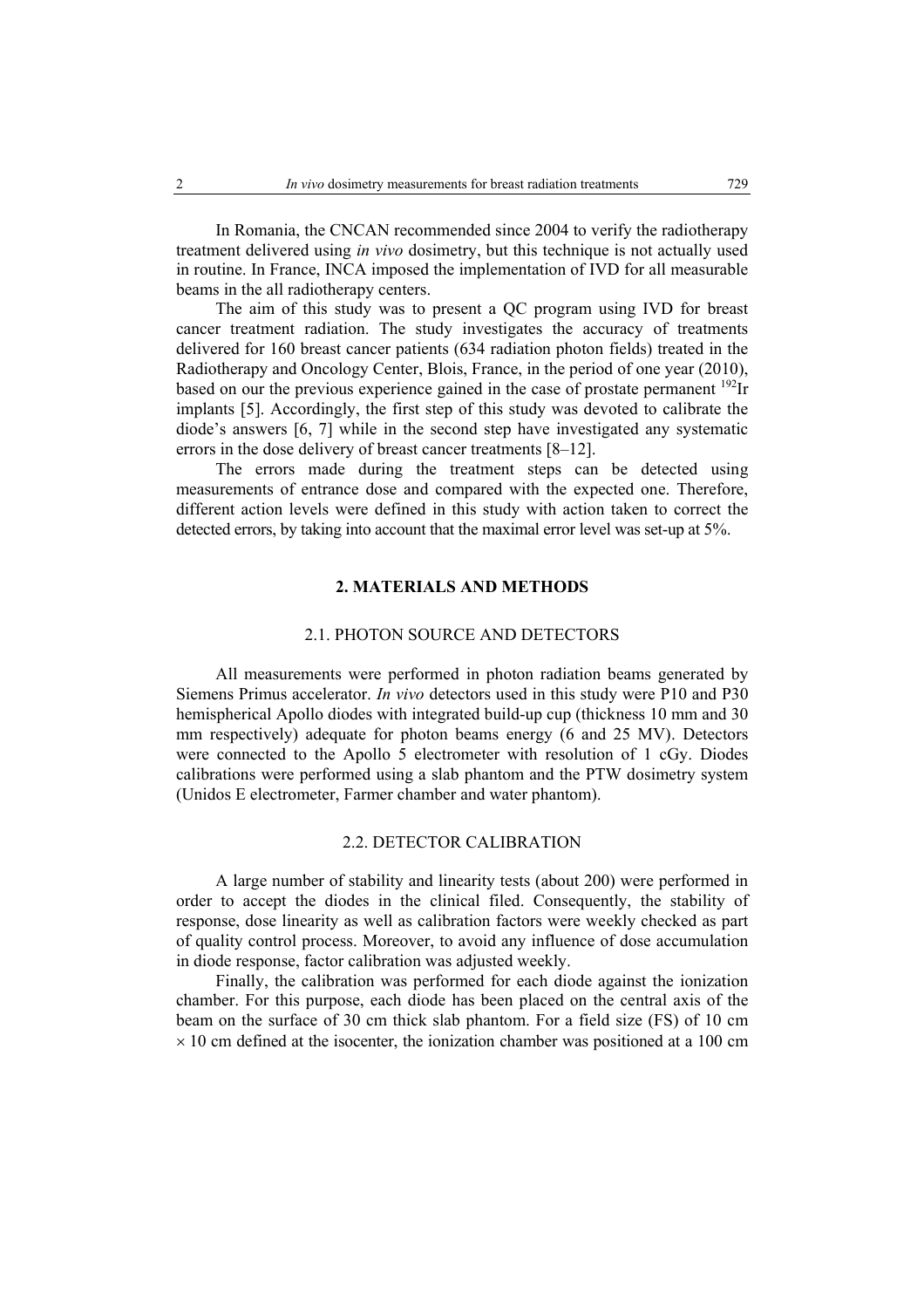source to surface distance (SSD). In these conditions, we have measured the entrance calibration factor  $(F_{cal}$ <sub>in</sub>), defined as the ratio between the absorbed dose  $(D_{in})$  and reading diode  $(M_{in})$ , in accordance with equation (1).

$$
F_{cal\ in} = \frac{D_{in}}{M_{in}}.
$$

It is worth mentioning that the absorbed dose was measured by using an ionization chamber placed at the depth corresponding electronic equilibrium, *i.e.*  the depth where the absorbed dose reached its maximum.

### 2.3. CORRECTION FACTORS

Since the diode sensitivity depends on various physical parameters, multiple correction factors (*CF*) were applied: I – energy –  $CF_{energy}$  (appropriate detector was used for each beam quality *i.e*. P10 diode was chosen for 6MV photon radiation beams and P30 for 25MV and for that  $CF_{energy} = 1$ ; ii –  $CF_{SSD}$  distance between source of radiation and the detector placed on the skin surface (SSD); iii –  $CF_{\text{gantry}}$ ; beam incidence; iv –  $CF_{FS}$  – radiation field size; v –  $CF_w$  – wedge correction factor; vi –  $CF_{block}$  – block tray correction factor; vii –  $CF_{temp}$  – temperature correction factor. In order to eliminate the output accelerator variation a large number of tests, as recommended in ref. [1–4] were performed.

Diode's calibrations were performed at  $21^{\circ}C \pm 1^{\circ}C$ , radiation room temperature, while patient's skin temperature was around  $31^{\circ}$ C. As diode response depends on temperature, we have always performed a temperature correction.

Taking into account all the influences mentioned above, diode measured dose is better described by the equation (2):

$$
Dose \text{ [Gy]} = \text{diode reading} \times F_{cal} \times CF_{energy} \times CF_{SSD} \times
$$
  
 
$$
\times CF_{gantry} \times CF_{FS} \times CF_w \times CF_{block} \times CF_{temp}.
$$
 (2)

#### 2.4. *IN VIVO* DOSIMETRY

In order to detect the systematic errors, 160 breast treatments for 158 patients were screened using *in vivo* dosimetry were performed during one year. From the total number of patients only two of them have bilateral localizations and the rest have unilateral localization. In addition, 131 of patients were treated before the surgical intervention and only 27 patients were radiated after the surgical intervention.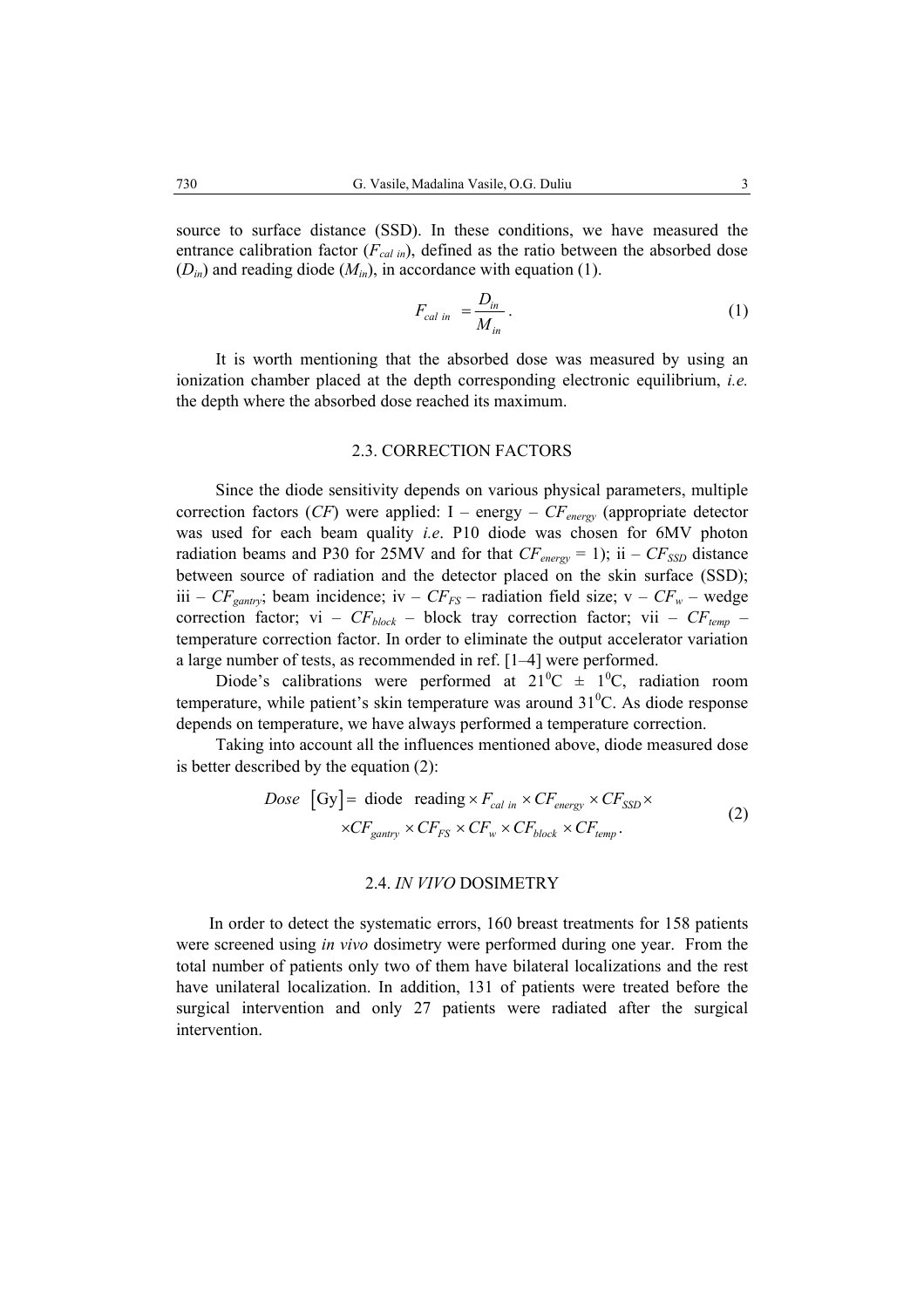Mammary gland radiation technique consists on classical opposed isocentric tangential wedged low energy photon beams (6 MV) *i.e.* internal to external tangential low energy  $\frac{12}{18}$  int *ext L Tg*  $\left(\left.\begin{matrix} T\mathcal{g}_{\mathrm{int}}\end{matrix}\right|_{\mathcal{I}\mathcal{G}_{ext}}\right|_{L}\right).$ 

If the mammary gland was too large, a second set of high energy photon beams (25MV) were added, *i.e.* internal to external tangential high energy  $\frac{18}{18}$  int *ext H Tg*  $\left(Tg_{\text{int}}/g_{\text{ext}}\bigg|_H\right).$ 

Systematically, another two high energy beams were designed to reduce the inhomogeneity of dose distribution in the treated volume, *i.e.* internal / external tangential high energy modified  $\frac{18 \text{ in}}{15}$ *ext Hm Tg*  $\left(Tg_{int}\right)$   $Tg_{ext}\Big|_{Hm}$ . Generally, it has an asymmetrical and irregular shape performed with multi leaf collimator (MLC), as the last two beams have different inclination angles and SSD with respect to tangential fields.

To perform further *in vivo* dose measurements, immediately after the patient was set up and before treatment starting for all radiation fields, the detectors were carefully fixed on the patient skin in the center of reticular wires projection.

Further, the deviation  $\delta$  between *in vivo* measured entrance dose  $(M_d)$  and expected dose  $(C_d)$ , as computed by treatment planning system was calculated according to relation:

$$
\delta = \frac{M_d - C_d}{C_d}.\tag{3}
$$

For breast localization, an action level 5% was applied taking into account the accuracy and reproducibility of measurements. If the discrepancy between the two values was below the action level no other precaution was taken.

In the case the action level was exceeded, it was necessary to perform the first verification process as so: all the parameters of treatment were verified, *i.e.* all treatment planning steps, data transfer, patient set-up, choice of right diode corresponding to energy of radiation field, diode set-up, SSD correction and all CF were strongly verified.

Further, if no error was found during this process, a second action was done: *in vitro* measurement using beams treatment involved, appropriate diode as well as a slab PTW phantom. In case of a result being below the tolerance level, the difference of two measurements *in vivo* and *in vitro* was attributed to the difficulty of positioning the diodes on the patient's skin, to physical movement of the patient during the radiation or to the correction factors.

Finally, in the case the deviation was found again, a third verification action was performed namely, the measurement of the beams involved by using ionization chamber. Once again, if a new difference between diode and ionization chamber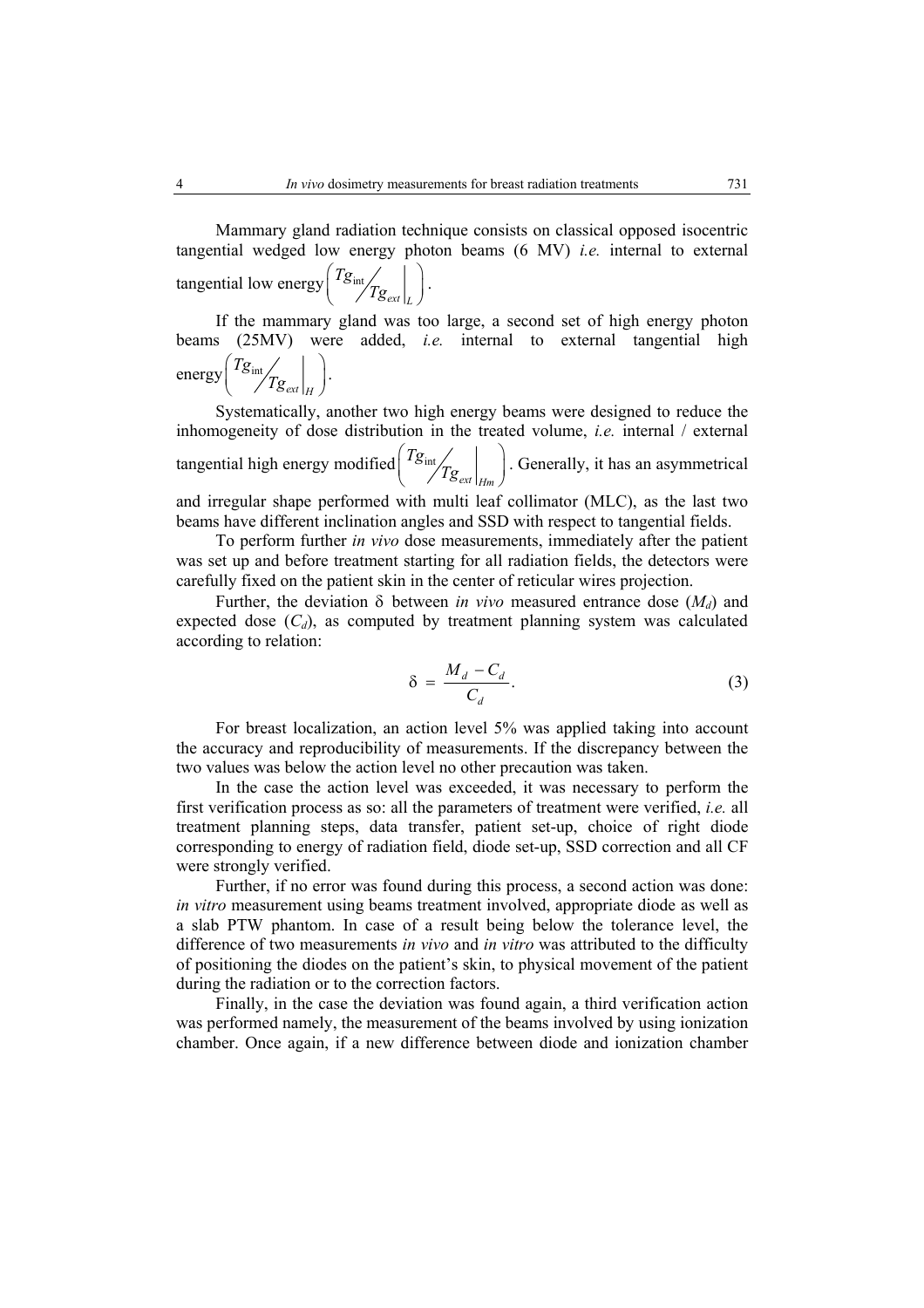was found, a new possible mistake was investigated in relation to configuration of radiation fields in the treatment planning system.

In conclusion, if these checks were not able to explain the observed deviation, we proceed to acquire a new CT imaging and subsequently, to design a new treatment plan. The same algorithm was applied for all treatment plans.

## **3. RESULTS**

### 3.1. DETECTOR CALIBRATION

Calibration of each detector was performed against the ionization chamber and in this case the calibration factor was 1. Adjustment of this factor was done weekly in order to avoid the influence of dose accumulation in response of diodes.

The results of diodes response variation with influence of external condition of measurement are summarized in Table 1.

| ۰,<br>I |
|---------|
|---------|

The diodes relative response with SSD, field size and beam incidence, physical wedges, temperature and block tray

|                    | <b>SSD</b>             |            |                         | <b>Field size</b> |            |                | <b>Beam incidence</b> |            |
|--------------------|------------------------|------------|-------------------------|-------------------|------------|----------------|-----------------------|------------|
| <b>SSD</b><br>(cm) | P10                    | P30        | $FS$ (cm <sup>2</sup> ) | P <sub>10</sub>   | P30        | angle $(^{0})$ | P10                   | <b>P30</b> |
| 80                 | 0.688                  | 0.688      | 3x3                     | 1.063             | 1.068      | $-90$          | 0.951                 | 0.950      |
| 85                 | 0.786                  | 0.786      | 5x5                     | 1.041             | 1.041      | $-75$          | 0.953                 | 0.952      |
| 90                 | 0.880                  | 0.880      | 7x7                     | 1.020             | 1.015      | $-60$          | 0.957                 | 0.954      |
| 95                 | 1.000                  | 1.000      | 10x10                   | 1.000             | 1.000      | $-45$          | 1.000                 | 1.000      |
| 100                | 1.158                  | 1.100      | 12x12                   | 0.990             | 0.985      | $-30$          | 1.000                 | 1.000      |
| 105                | 1.222                  | 1.222      | 15x15                   | 0.982             | 0.972      | $-15$          | 1.000                 | 1.000      |
| 110                | 1.375                  | 1.375      | 17x17                   | 0.978             | 0.958      | $\theta$       | 1.000                 | 1.000      |
| 115                | 1.467                  | 1.467      | 20x20                   | 0.972             | 0.949      | 15             | 1.000                 | 1.000      |
| 120                | 1.692                  | 1.571      | 25x25                   | 0.967             | 0.935      | 30             | 1.000                 | 1.000      |
|                    |                        |            | 30x30                   | 0.963             | 0.927      | 45             | 1.000                 | 1.000      |
|                    |                        |            | 35x35                   | 0.960             | 0.923      | 60             | 0.957                 | 0.954      |
|                    |                        |            | 40x40                   | 0.958             | 0.914      | 75             | 0.953                 | 0.952      |
|                    |                        |            |                         |                   |            | 90             | 0.951                 | 950        |
|                    | <b>Physical wedges</b> |            |                         | Temperature       |            |                | <b>Block tray</b>     |            |
| Angle $(^0)$       | P <sub>10</sub>        | <b>P30</b> | $T(^{0}C)$              | P <sub>10</sub>   | <b>P30</b> | Tray           | P <sub>10</sub>       | P30        |
| $\mathbf{0}$       | 1.000                  | 1.000      | 23                      | 0.994             | 0.996      | plexi          | 0.945                 | 0.97       |
| 15                 | 1.421                  | 1.409      | 25                      | 0.986             | 0.983      |                |                       |            |
| 30                 | 2.014                  | 2.003      | 27                      | 0.982             | 0.977      |                |                       |            |
| 45                 | 3.325                  | 3.312      | 30                      | 0.977             | 0.972      |                |                       |            |
| 60                 | 6.671                  | 6.655      | 33                      | 0.971             | 0.968      |                |                       |            |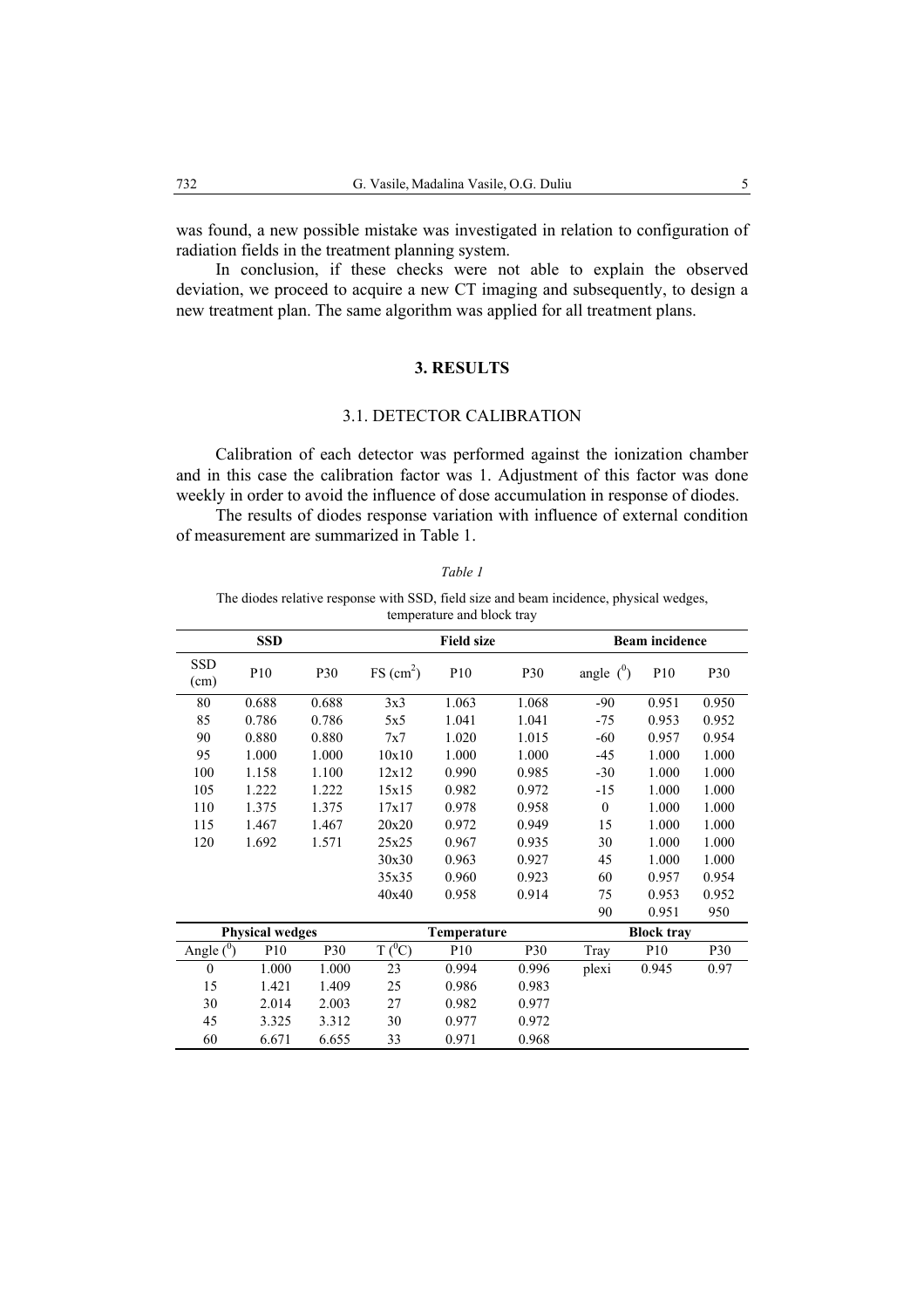#### 3.2. DOSIMETRY MEASUREMENT FOR BREAST RADIATION TREATMENTS

As the numbers of fields involved in treatments depend on chosen radiation technique, in most cases the radiation treatment for breast cancer was performed by

using four  $\frac{18}{10}$ *ext H*  $\frac{q_{\text{int}}}{q_{\text{ext}}}$  and  $\frac{r_{\mathcal{S}_{\text{int}}}}{r_{\mathcal{S}_{\text{ext}}}}$   $\Big|_{Hm}$  $Tg_{int}$  fields. Occasionally, two additionally

photon beams for the excessively large mammary glands were added. The final results describing the distribution of deviation levels are presented in Table 2.

*Table 2* 

|          |         |         |         | Deviation values for <i>in vivo</i> measurements |          |         |           |
|----------|---------|---------|---------|--------------------------------------------------|----------|---------|-----------|
|          |         |         |         | Deviation levels $(\pm \frac{9}{6})$             |          |         |           |
| Field    | $0 - 1$ | $1 - 3$ | $3 - 5$ | $5 - 7$                                          | $7 - 10$ | $10-12$ | $12 - 15$ |
| TG intL  | 42      | 63      | 43      | Q                                                |          |         |           |
| TG intH  |         |         |         | 4                                                |          | 0       |           |
| TG intHm | 37      | 32      | 29      |                                                  | 22       | 12      |           |
| TG extL  | 42      | 70      | 30      | 12                                               | h        | 0       |           |
| TG extH  | っ       |         | ٦       |                                                  |          | 0       |           |
| TG extHm | 51      |         |         | 1 Q                                              |          |         |           |

*Table 3* 

Deviation values for *in vitro* measurements

|          | Deviation levels $(\pm \frac{9}{6})$ |     |         |     |      |  |  |
|----------|--------------------------------------|-----|---------|-----|------|--|--|
| Field    | $0 - 1$                              | I-3 | $3 - 5$ | 5-7 | 7-10 |  |  |
| TG intL  |                                      |     |         |     |      |  |  |
| TG intH  |                                      |     |         |     |      |  |  |
| TG intHm | 14                                   |     |         |     |      |  |  |
| TG extL  |                                      |     |         |     |      |  |  |
| TG extH  |                                      |     |         |     |      |  |  |
| TG extHm |                                      |     |         |     |      |  |  |

For the measurement where the deviation is greater than tolerance level (*i.e.* 5%), we have performed *in vitro* measurements. Deviation values of deviation are presented in Table 3.

In the third verification action level of quality assurance program, the radiation field with a deviation greater that 5% was investigated.

A global view of the dispersion for the errors between calculated and measured values are presented in Fig. 1.

Statistical tests result showed that for 0.05 level the means are significantly different (*t-test*:  $t = -6.6914$ ,  $p = 4.87E-11$  and *One way ANOVA-test*  $F = 1911.8$ ,  $p = 0$ ). Histogram plot of errors distribution between calculated and measured values fitted with Gaussian function are presented in Fig. 2.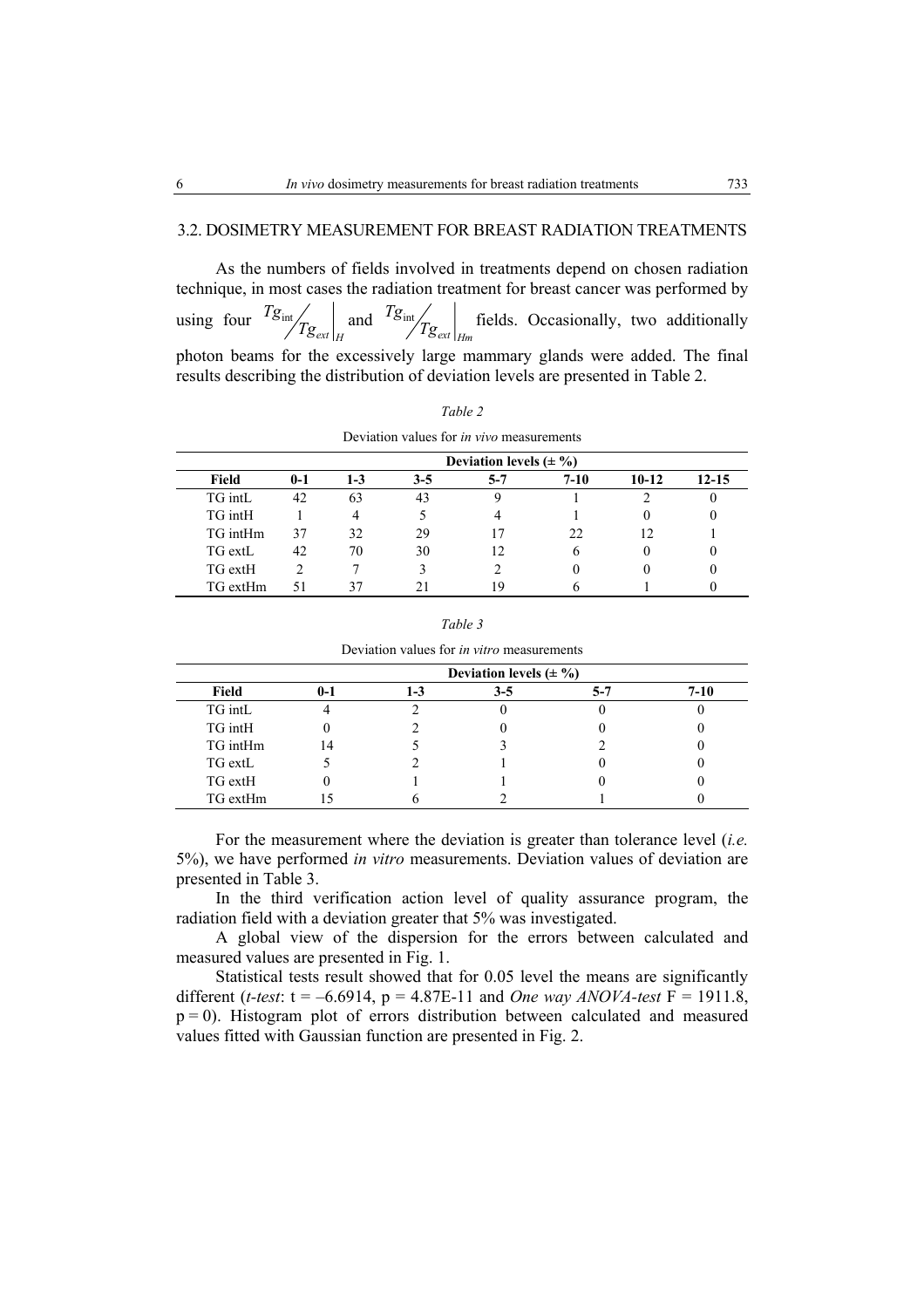

Fig. 1 – Dispersion of errors between calculated and measured values for all fields.



Fig. 2 – Histogram of errors distribution between calculated and measured values.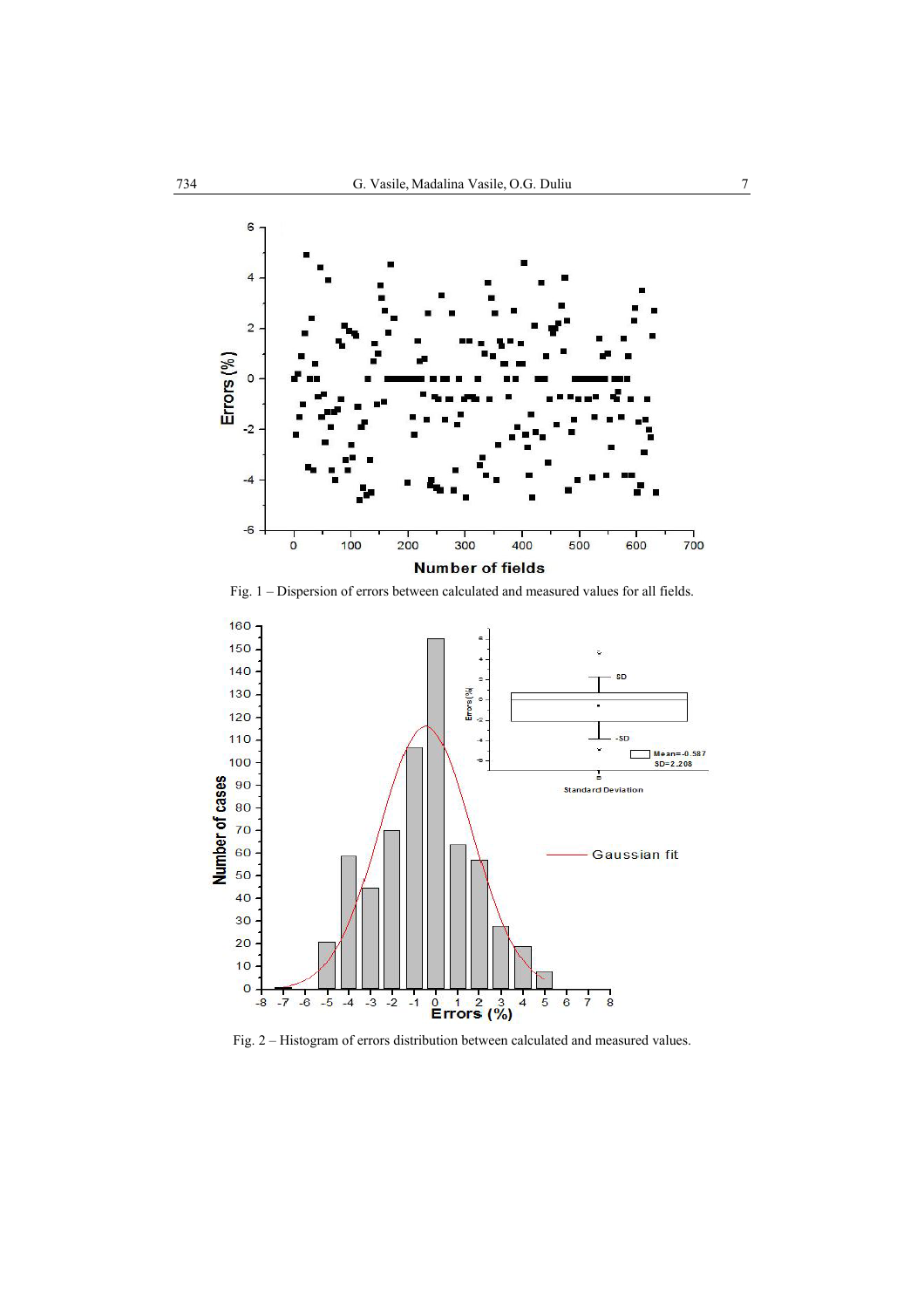#### **4. DISCUSSION**

#### 4.1. ANALYSIS OF DETECTOR CALIBRATION

As the detector response is strongly dependent on SSD variation, the applied coefficient factors are normalized for the reference SSD *i.e.* 100 cm, by taking into account their linear dependency on SSD variation. The evolution of coefficient factors is quite similar for the 6 MV and 25 MV energy. Field size correction factor was found to have an exponential decrement being more pronounced for the higher energy.

Factor variation with beam incidence is almost the same for the P10 and P30 detectors. Response distribution is symmetrical for the hemispherical detectors. For direct beam incidence angle, the coefficients are negligible but the importance increases for the beam incidence angle above  $\pm 60^{\circ}$ .

The influence of physical wedges is similarly for the two detectors, being directly proportional with the wedge angle.

Detectors response variation with temperature is linear. For *in vitro* measurements, the coefficient factor always is used. In practice the treatment time is short and for this reason the diode placed on the patient's skin cannot reach the thermal equilibrium. Therefore, for *in vivo* measurements, the coefficients at room temperature are used.

Correction factor for the block tray is measured for the plexiglas device. This correction factor can be used for the non breast tumour localization if this is necessary.

### 4.2. ANALYSIS OF CLINICAL MEASUREMENTS

From a total of 1902 *in vivo* measurements preformed for all 634 investigated radiation photon fields, 115 systematic errors above 5% were found.

Most of them (43%) were attributed to uncorrected SSD during the first process of verification. The most frequently involved fields were Tg int/ ext Hm.

In the second verification process were investigated the remaining 66 (57%) fields. For the 63 radiation beams, where the discrepancies between the calculated and the measured entrance dose are above the tolerance level *in vitro* investigations were done. These errors could be induced by the localization of the radiation beam center in the penumbra zone of exposed radiation beams.

For the 3 systematic errors  $(0,5\%)$  greater than the tolerance level a new set of patient's imaging were acquired and a new treatment planning was performed.

#### **5. CONCLUSION**

A number of serious systematic errors might have escaped to the independent check of the steps involved in treatment process. Therefore the possibility to detect